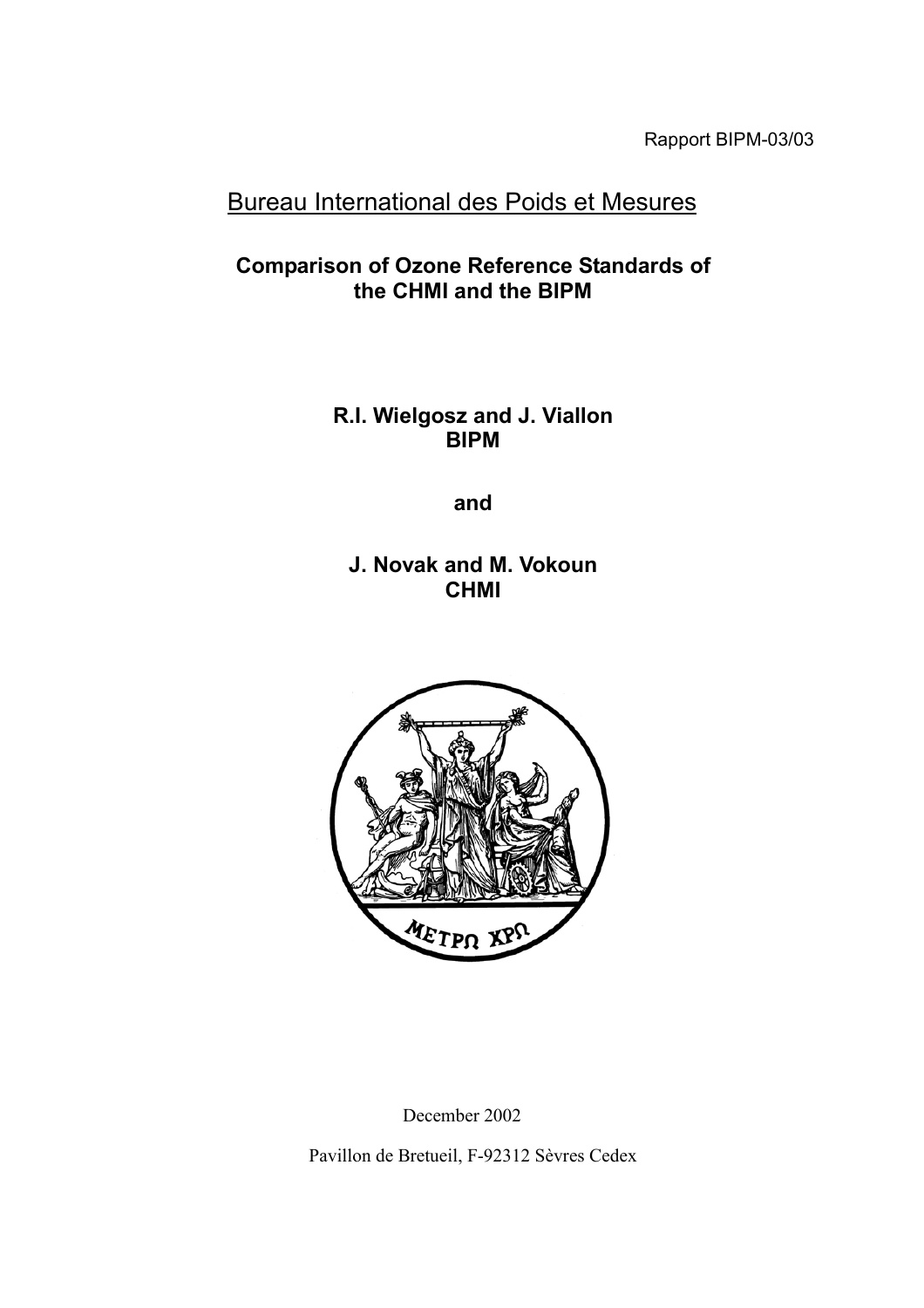# **Comparison of Ozone Reference Standards of the CHMI and the BIPM**

By R.I. Wielgosz\*, J. Viallon\*, J. Novak\*\* and M. Vokoun\*\*

\* Bureau International des Poids et Mesures, F-92312 Sèvres Cedex

\*\* Czech Hydrometeorological Institute, Prague, Czech Republic

#### **Abstract**

A comparison of the ozone reference standards of the Czech Hydrometeorological Institute (CHMI) and of the Bureau International des Poids et Mesures (BIPM) has been performed. Both institutes maintain Standard Reference Photometers (SRPs), developed by the National Institute of Standards and Technology (NIST), as their reference standards. The instruments have been compared over an ozone mole fraction range of 0 nmol/mol to 800 nmol/mol. The reference standards show agreement that is consistent with an evaluation of the uncertainty of the measurements.

# **1. Introduction**

A comparison of the ozone reference standards of the Czech Hydrometeorological Institute (CHMI) and of the Bureau International des Poids et Mesures (BIPM) has been performed. Both institutes maintain Standard Reference Photometers (SRPs), developed by the National Institute of Standards and Technology (NIST), as their reference standards. This is the first comparison of SRPs performed at the BIPM. A brief description of the SRP is given in section 3 of this report, together with details of the comparison performed at the BIPM. The results of the comparison are given in sections 4 and 5.

# **2. Quantities and Units**

A number of quantities can be used to express the composition of mixtures, and this is true within the field of ambient ozone measurements. In this report the measurand is the mole fraction of ozone in dry air, with measurement results being expressed in units of nmol/mol. The numerical value of a mole fraction of ozone in air expressed in this unit, is equivalent to the numerical value of the volume fraction expressed as ppb (parts per billion, 1 billion  $=$ 10<sup>9</sup>) or ppbv. Although in common usage, the use of the symbols ppb and ppbv is not recommended.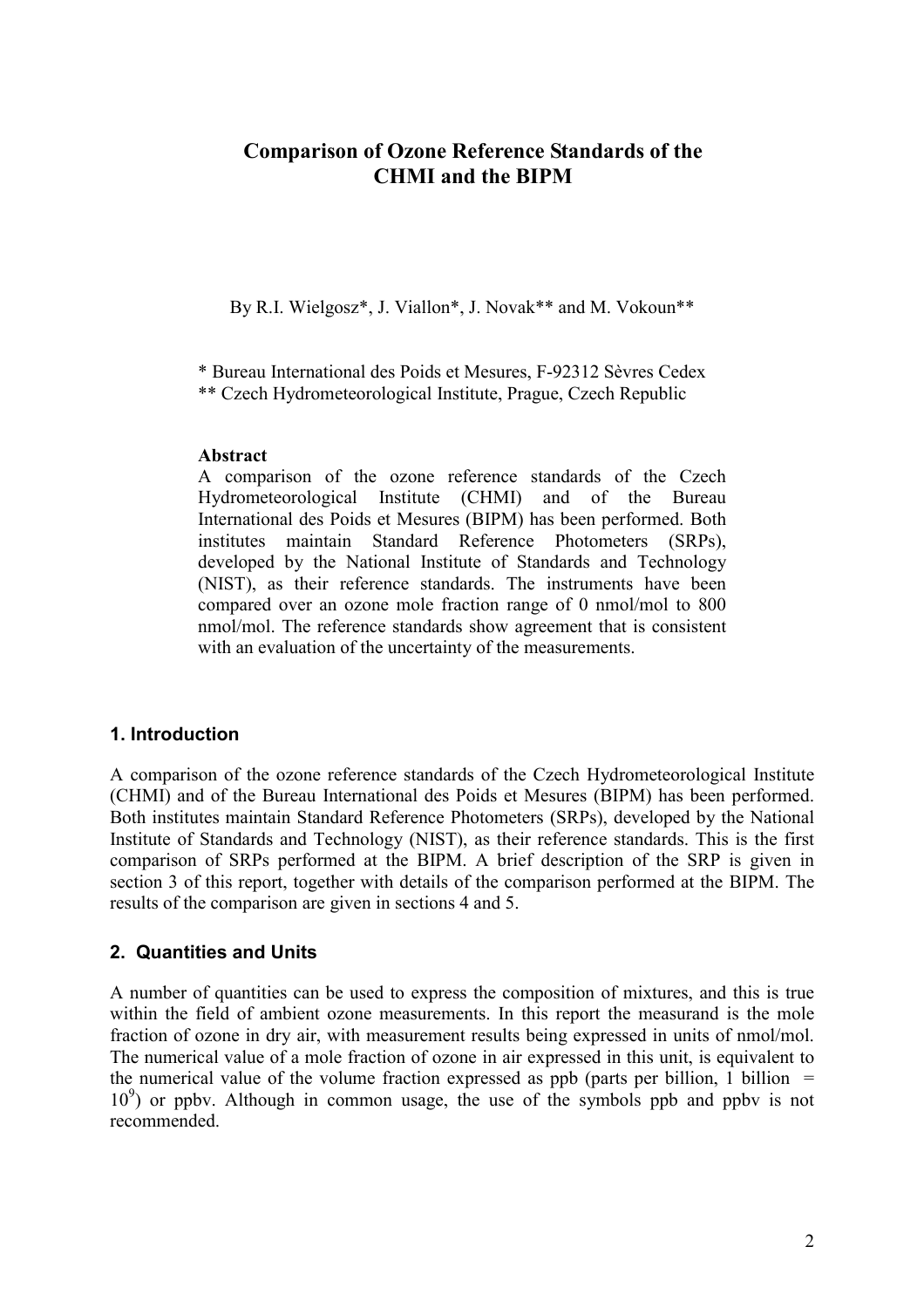#### **3. Comparison of Standard Reference Photometers at the BIPM**

The BIPM currently maintains three SRPs built by the National Institute of Standards and Technology (NIST). More details on the instrument principle and its capabilities can be found in [1]. The two instruments maintained at the BIPM, and used in this comparison, have the serial numbers SRP27 and SRP28. These have been compared with SRP17, the instrument maintained by the CHMI.

#### 3.1 Ozone measurements with an SRP

The SRP is dedicated to the measurement of the ozone concentration in air at ambient level. The measurement is based on the absorption of radiation at 253.7 nm by ozonized air in the gas cells of the instrument. One particularity of the instrument design is the use of two gas cells to overcome the instability of the light source. The measurement equation is derived from the Lambert-Beer and ideal gas laws. The number concentration (*C*) of ozone is calculated from:

$$
C = \frac{-1}{2\alpha L} \frac{T_{\text{mes}}}{T_{\text{std}}} \frac{P_{\text{std}}}{P_{\text{mes}}} ln(D)
$$
 (1)

where

 $\alpha$  is the absorption cross-section of ozone at 253.7nm in standard conditions of temperature and pressure. The value used is:  $1.1476 \times 10^{-21}$  m<sup>2</sup> [1].

*L* is the optical pathlength of one of the cells,

*T*<sub>mes</sub> is the temperature measured in the cells,

 $T<sub>std</sub>$  is the standard temperature (273.15 K),

*P*<sub>mes</sub> is the pressure measured in the cells,

*P*<sub>std</sub> is the standard pressure (101.325 kPa),

*D* is the product of transmittances of two cells, with the transmittance (*T*) of one cell defined as

$$
T = \frac{I_{\text{ozone}}}{I_{\text{air}}}
$$
 (2)

where

*I*<sub>ozone</sub> is the UV radiation intensity measured in the cell when containing ozonized air, and *I*<sub>air</sub> is the UV radiation intensity measured in the cell when containing pure air (also called reference or zero air).

Using the ideal gas law equation (1) can be recast in order to express the measurement results as a mole fraction (*x*) of ozone in air:

$$
x = \frac{-1}{2\alpha L} \frac{R}{N_A} \frac{T_{\text{mes}}}{P_{\text{mes}}} ln(D)
$$
\n(3)

where

 $N_A$  is the Avogadro constant,  $6.022142 \times 10^{23}$  mol<sup>-1</sup>, and

 $R$  is the gas constant, 8.314472 J mol<sup>-1</sup> K<sup>-1</sup>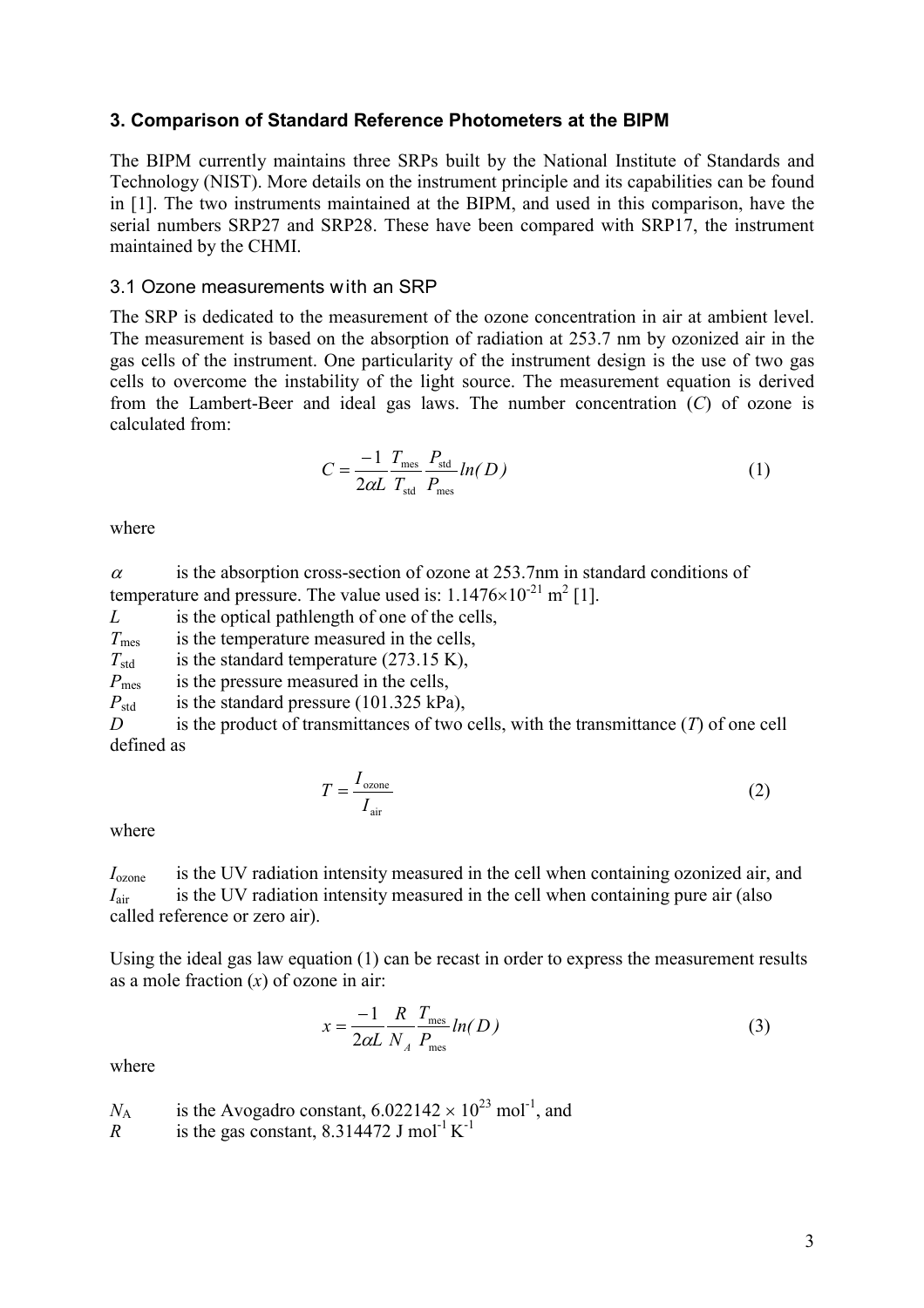#### 3.2 Absorption cross section for ozone

The absorption cross section used within the SRP software algorithm is  $308.32 \text{ atm}^{-1} \text{ cm}^{-1}$ . This corresponds to a value of  $1.1476\times10^{-17}$  cm<sup>2</sup>/molecule, rather than the more often quoted  $1.147\times10^{-17}$  cm<sup>2</sup>/molecule. In the comparison of two SRP instruments the absorption cross section can be considered to have a conventional value and its uncertainty can be set to zero. However, in the comparison of different methods or when considering the complete uncertainty budget of the method the uncertainty of the absorption cross section should be taken into account. Estimates for the uncertainty of the absorption cross section vary, with a conservative estimate being 1.5 % [2] at a 95% level of confidence.

## 3.3 Ozone generation

The very reactive nature of ozone precludes its storage in cylinders. As a consequence, ozone has to be produced and measured simultaneously. Each SRP system includes an ozone generator. This generator is based on the photolysis of  $O_2$  molecules contained in air using radiation at 185 nm. The amount of  $O_3$  molecules produced depends on the radiation intensity and the flow rate of air. In the SRP, the airflow rate is maintained at a constant value during a comparison, and the radiation intensity is varied to obtain a range of ozone mole fractions. The typical range over which measurements are carried out is 0 nmol/mol to 1000 nmol/mol of ozone in air.

# 3.4 Comparison of SRPs at the BIPM

The BIPM has operated three SRPs since their installation in April 2002. In this comparison two of the BIPM SRPs have been compared against the instrument of the guest laboratory. The comparability of the instruments maintained at the BIPM is verified before and after any comparison.

The same source of purified air is used for all the SRPs being compared. This air is used to provide reference air as well as the ozonized air to each SRP. Ambient air is used as the source for reference air. The air is compressed with an oil-free compressor, dried and scrubbed with a commercial purification system so that the mole fraction of ozone and nitrogen oxides remaining in the air is below detectable limits. The relative humidity of the reference air is monitored and the mole fraction of water in air typically found to be less than 3 umol/mol. The mole fraction of volatile organic hydrocarbons in the reference air was measured (November 2002), with no mole fraction of any detected component exceeding 1 nmol/mol.

A common dual external manifold in Pyrex is used to furnish the necessary flows of reference air and ozonized air to the SRPs. The two columns of this manifold are vented to atmospheric pressure.

A comparison between SRPs consists of producing ozonized air at different mole fractions over the required range, and measuring these with the photometers. A typical comparison run includes 10 different mole fractions appropriately distributed to cover the range, together with the measurement of reference air at the beginning and end of each run. These mole fractions are measured in a random sequence. Each of these points is an average of 10 single measurements. A run can be repeated a chosen number of times. A set number of runs is referred to as a cycle. A cycle is always preceded by a period of ozone conditioning of the instruments for at least two hours. This involves passing a high ozone amount fraction (close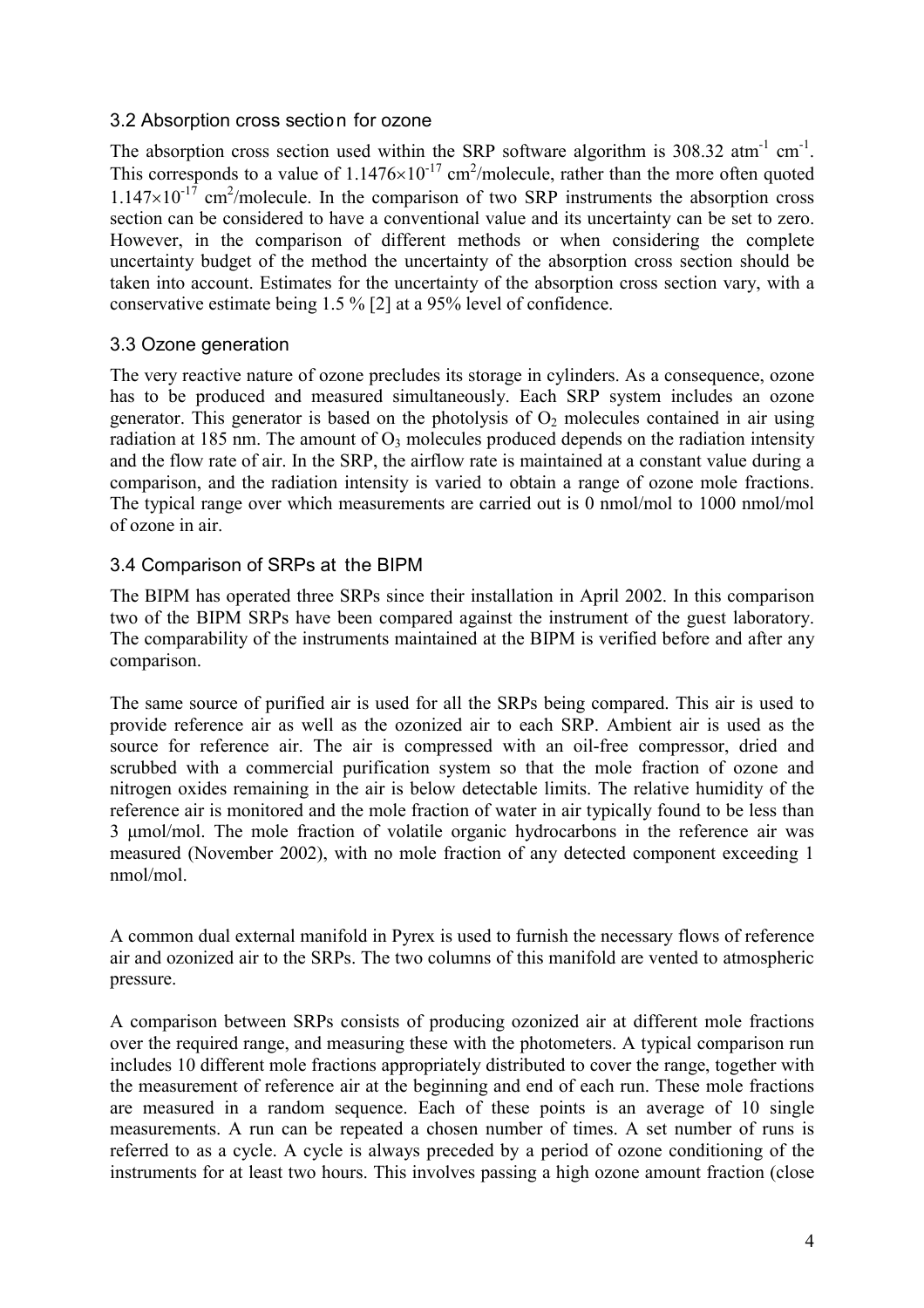to 1000 nmol/mol) for a sufficient period of time to avoid ozone losses inside the SRPs during the measurement runs.

The comparability of two SRPs is evaluated with a simple linear regression fit performed on the two sets of measured ozone mole fractions. At the BIPM, all SRPs are compared with the so-called 'main instrument', which is SRP27. A linear relationship between the ozone mole fractions measured by SRP*n* and the main SRP27 is thus obtained:

$$
x_{\text{SRP}n} = a_0 + a_1 x_{\text{SRP}27} \tag{4}
$$

The uncertainty budget corresponding to the measurement is discussed in section 6. A more rigorous treatment of the comparison data would utilize a generalized least-squares regression fit between the variables, taking into account the uncertainties on both variables. This kind of treatment is being implemented and will be used for the future comparisons. It had been agreed with the CHMI that for this particular comparison the data would be analysed with a simple linear regression fit, which is consistent with current practice for such comparisons. The result of a comparison run between two instruments is reported as the slope and the intercept of the linear regression fit.

## **4. CHMI-BIPM SRP comparison results**

SRP17, maintained by the CHMI, was compared with the SRPs maintained by the BIPM following the general procedure outlined above. A cycle of seven comparison runs between SRP27, SRP28 and SRP17 was performed. Ozone was generated using the generator of the SRP28 system, with an airflow of 7.5 L/min. The ozone mole fraction range covered during this exercise was (0 to 500) nmol/mol. The result of one of these seven runs is presented in detail in Figure 1. The repeatability of the results over the seven runs is demonstrated in Figure 2.

#### 4.1 Results of a comparison run

The result of the fourth of the seven recorded runs is shown in Figure 1. The comparability of SRP17 and SRP27 is given by the result of the linear regression:

$$
x_{\text{SRPI7}} = -0.14 + 1.0011x_{\text{SRP27}}.\t\t(5)
$$

The residuals for the fit are shown in the same figure.

#### 4.2 Repeatability

Figure 2 shows the results of the seven comparison runs. The duration of one run is between 2 h and 3 h, with the entire measurement cycle lasting 16 h. The slopes and intercepts of the linear regression fits are plotted versus the time from the first run. The maximum changes observed during this period were 0.0015 in the value of the slopes and 0.2 nmol/mol in the value of the intercept.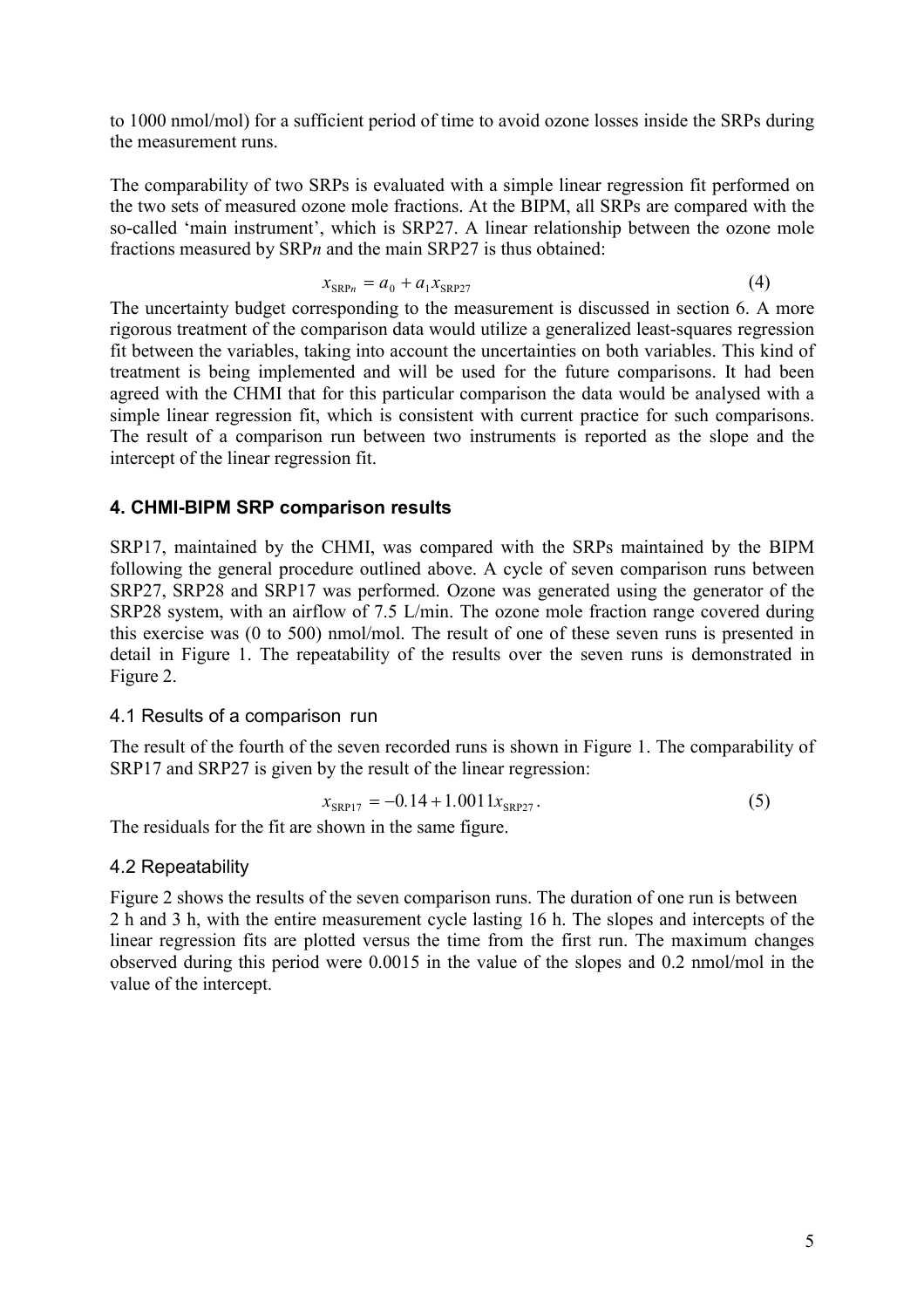

Figure 1 : Results of one comparison between SRP17 and SRP27, linear regression fit of the measurement points and residuals for this fit.

Figure 2 : Slopes and intercepts from the linear regression fits of seven comparison runs performed between SRP17 and SRP27, and SRP28 and SRP27

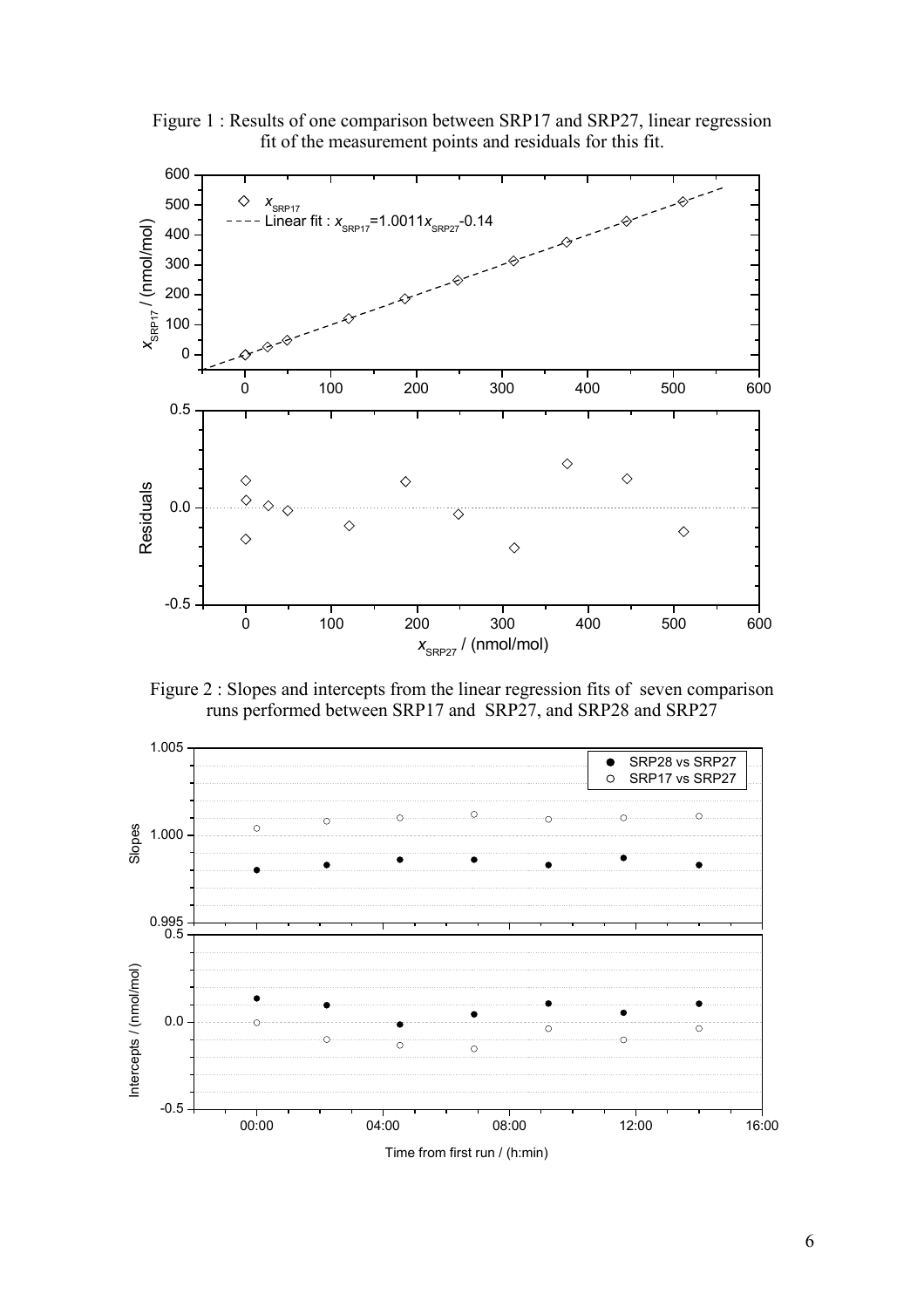#### 4.3 Stability of SRP28 and SRP27

In order to demonstrate the stability of the two BIPM SRPs, and also the equivalence of comparisons that involve either two or three instruments, comparisons between SRP28 and SRP27 were performed prior to and after the comparison with SRP17. Measurements were performed on 01/12/02, 17/12/02 and 03/12/02, respectively. Results of these comparisons are shown in Figure 3 together with the results from the CHMI-BIPM comparison. All the comparisons were performed using the SRP28 system ozone generator. The maximum changes observed during this period were 0.0015 in the value of the slopes and 0.2 nmol/mol in the value of the intercepts.

Figure 3 : Results of comparison between SRP28 and SRP27 before, during and after the CHMI-BIPM comparison.



#### 4.4 Extension of the range of the comparison to 800 nmol/mol

A series of comparisons were performed over an extended ozone mole fraction range of (0 to 800) nmol/mol. The comparison runs were performed between two instruments (SRP27 and SRP17) using the ozone generator of SRP28 at a reduced flow rate of 5.5 L/min. Results are shown in Figure 4. The results of the comparison runs performed over the range (0-500) nmol/mol are also depicted. As can be seen on the figure, the comparability between SRP17 and SRP27 is not dependent on the range chosen for the comparison.

# **5. Additional comparison using the SRP17 system ozone generator**

A series of comparisons were performed with the CHMI SRP17 system ozone generator, with an airflow of 7.5 L/min. The goal of this additional comparison was to test the state of the SRP17 system ozone generator, and in particular its stability. Results are shown in Figure 5 together with the results obtained using the SRP28 system ozone generator. The measurements of the three SRPs were compared over the range (0-500) nmol/mol, demonstrating the stability of the SRP17 system ozone generator.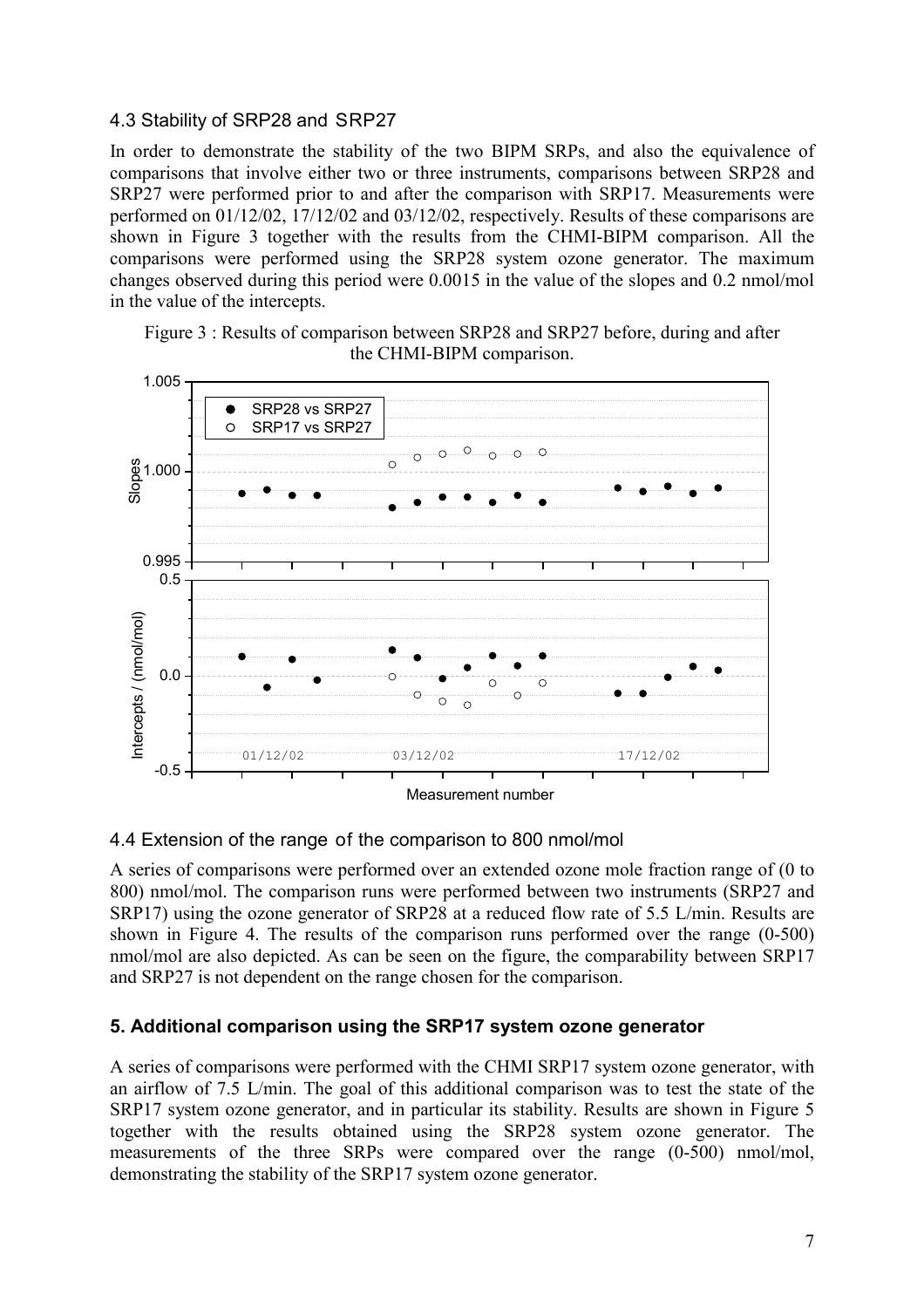

Figure 4 : Slopes and intercepts from linear regression fits of the SRP17-SRP27 comparison results performed over the ozone mole fraction ranges (0-500) nmol/mol and (0-800) nmol/mol.

Figure 5 : Results of linear regression fits obtained using the SRP28 system ozone generator and then using the SRP17 system ozone generator.

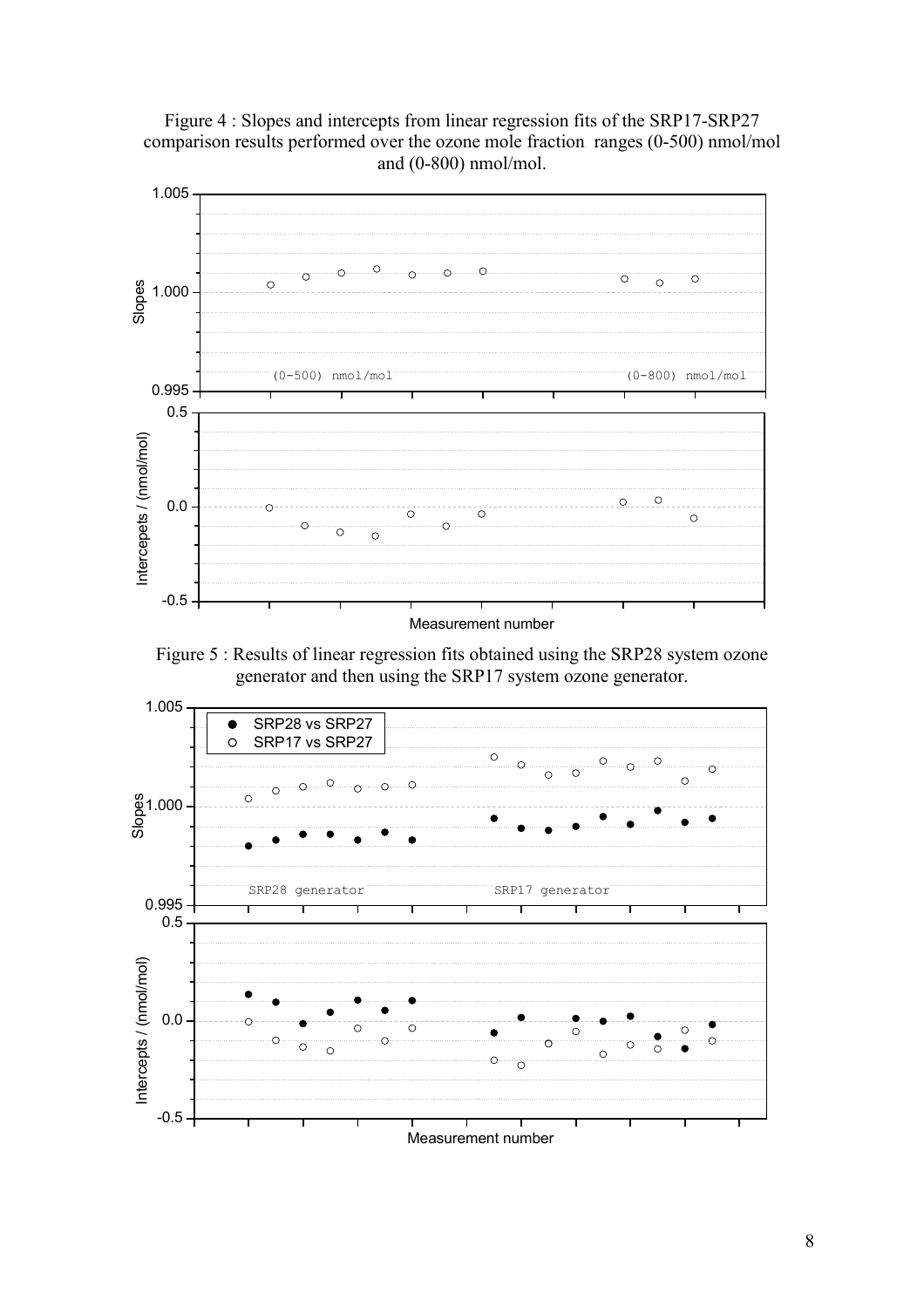# **6. Uncertainty budget**

The uncertainty budget for the measurement of ozone mole fractions with an SRP is given in Table 1. The uncertainty components have been combined according to the Guide to the Expression of Uncertainty in Measurement [3]. These uncertainties are calculated at a nominal value of the ozone mole fraction of 200 nmol/mol, for SRP17. The uncertainty budget for SRP27 and SRP 28 would be calculated in a similar manner. The principal components of the uncertainty budget are:

- Optical path length (2*L*): the optical path is assumed to be identical to the total length of the two cells, each cell length (*L*) being the distance between the windows enclosing the cell.
- Pressure: the pressure transducer has been calibrated with a stated relative uncertainty of  $\pm$  0.05% of full scale. Assuming these to be the upper and lower boundaries of a rectangular probability distribution, this corresponds to a standard uncertainty of 0.029 kPa. Furthermore, recent measurements performed at the NIST and at the BIPM showed that the difference of pressure between the two cells within the SRP could have a maximum value of 0.06kPa, leading to an uncertainty of  $\frac{0.05}{\sqrt{2}} = 0.017$ 3  $\frac{0.03}{\sqrt{2}}$  = 0.017 kPa in the pressure

measurement.

- Temperature: the temperature probe has a stated uncertainty of  $\pm$  0.15 K at 295 K [1]. Assuming these to be the upper and lower boundaries of a rectangular probability distribution, this corresponds to a standard uncertainty of 0.087 K.
- Ratio of intensities: the repeatability of this quantity has been estimated from the measurement of this ratio with no flow of reference air or ozonized air within the cells. In the case of SRP17, analysis of 100 measurement points showed a maximum dispersion in these measurements of  $5 \times 10^{-5}$ . Assuming a triangular distribution, which is consistent with this data set, the standard uncertainty of this estimate is  $1 \times 10^{-5}$ . The other component of the uncertainty in *D* is derived from the uncertainty of the optical frequencies used to calculate *D*. The value of this standard uncertainty is  $8 \times 10^{-6}$  as explained in more detail in [1].
- Absorption cross-section: all SRPs use the same conventional value, and thus the uncertainty in the calculation below has been set to zero, in order to consider the comparability of two instruments. However, this contribution cannot be neglected when considering the overall uncertainty of the measurement. The more conservative estimate of the relative uncertainty of this quantity is 1.5 % at a 95 % level of confidence.

Combing these uncertainties (Table1) results in a standard uncertainty of 0.29 nmol/mol for an ozone mole fraction of 199.27 nmol/mol.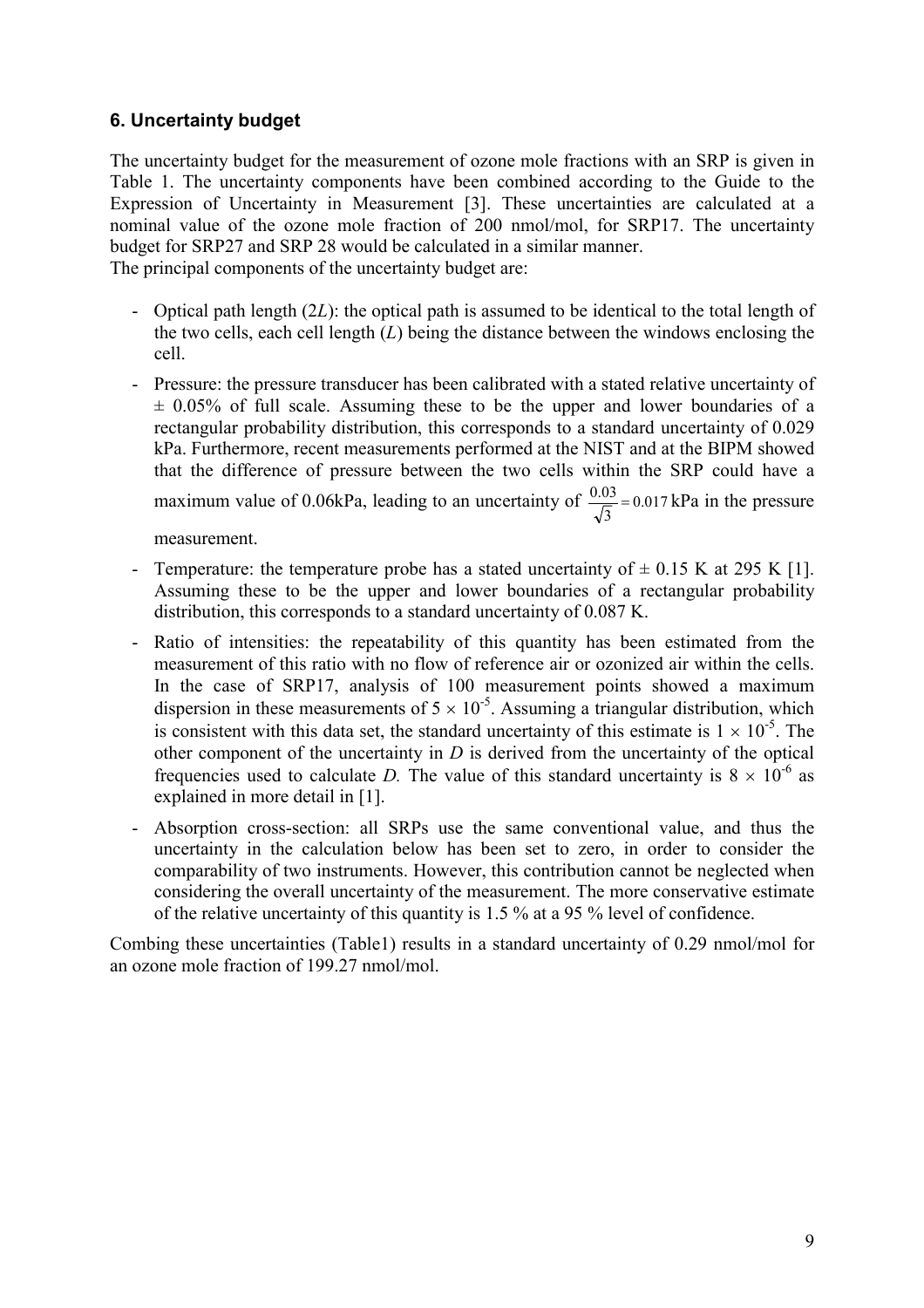|                                                                                                                  | Value                                                   | Uncertainty $u(y)$          |                     |                                |                                            | Relative<br>contribution |
|------------------------------------------------------------------------------------------------------------------|---------------------------------------------------------|-----------------------------|---------------------|--------------------------------|--------------------------------------------|--------------------------|
| Component $(y)$                                                                                                  |                                                         | <b>Source</b>               | <b>Distribution</b> | <b>Standard</b><br>Uncertainty | <b>Combined</b><br>standard<br>uncertainty | to $u(x)$                |
| <b>Optical Path 2L</b>                                                                                           | 179.00 cm                                               | <b>Measurement Scale</b>    | Rect.               | $0.0011$ cm                    | $0.01$ cm                                  | $0.01\%$                 |
|                                                                                                                  |                                                         | Repeatability               | Normal              | $0.01$ cm                      |                                            |                          |
| <b>Pressure P</b>                                                                                                | $100$ kPa                                               | Pressure gauge              | Rect.               | $0.029$ kPa                    | $0.034$ kPa                                | $0.03\%$                 |
|                                                                                                                  |                                                         | Difference between<br>cells | Rect.               | $0.017$ kPa                    |                                            |                          |
| Temperature T                                                                                                    | 295 K                                                   | Temperature probe           | Rect.               | 0.087K                         | 0.087K                                     | $0.03\%$                 |
| Ratio of intensities D                                                                                           | 0.99                                                    | Scalers resolution          | Rect.               | $8\times10^{-6}$               | $1.4 \times 10^{-5}$                       | $0.14\%$                 |
|                                                                                                                  |                                                         | Repeatability               | Triang.             | $1.1 \times 10^{-5}$           |                                            |                          |
| <b>Absorption Cross</b><br>section $\alpha$                                                                      | $1.1476\times10^{-17}$<br>$\text{cm}^2/\text{molecule}$ | Conventional value          |                     |                                |                                            |                          |
| Combined relative standard uncertainty (for the mole fraction, $x = 199.27$ nmol.mol <sup>-1</sup> ) 0.15% (k=1) |                                                         |                             |                     |                                |                                            |                          |

Table 1: Uncertainty budget associated with the measurement of an ozone mole fraction equal to 199.27 nmol/mol with SRP17

The calculation has been repeated over the mole fraction range (0-800) nmol/mol, and the results are depicted in Figure 6.